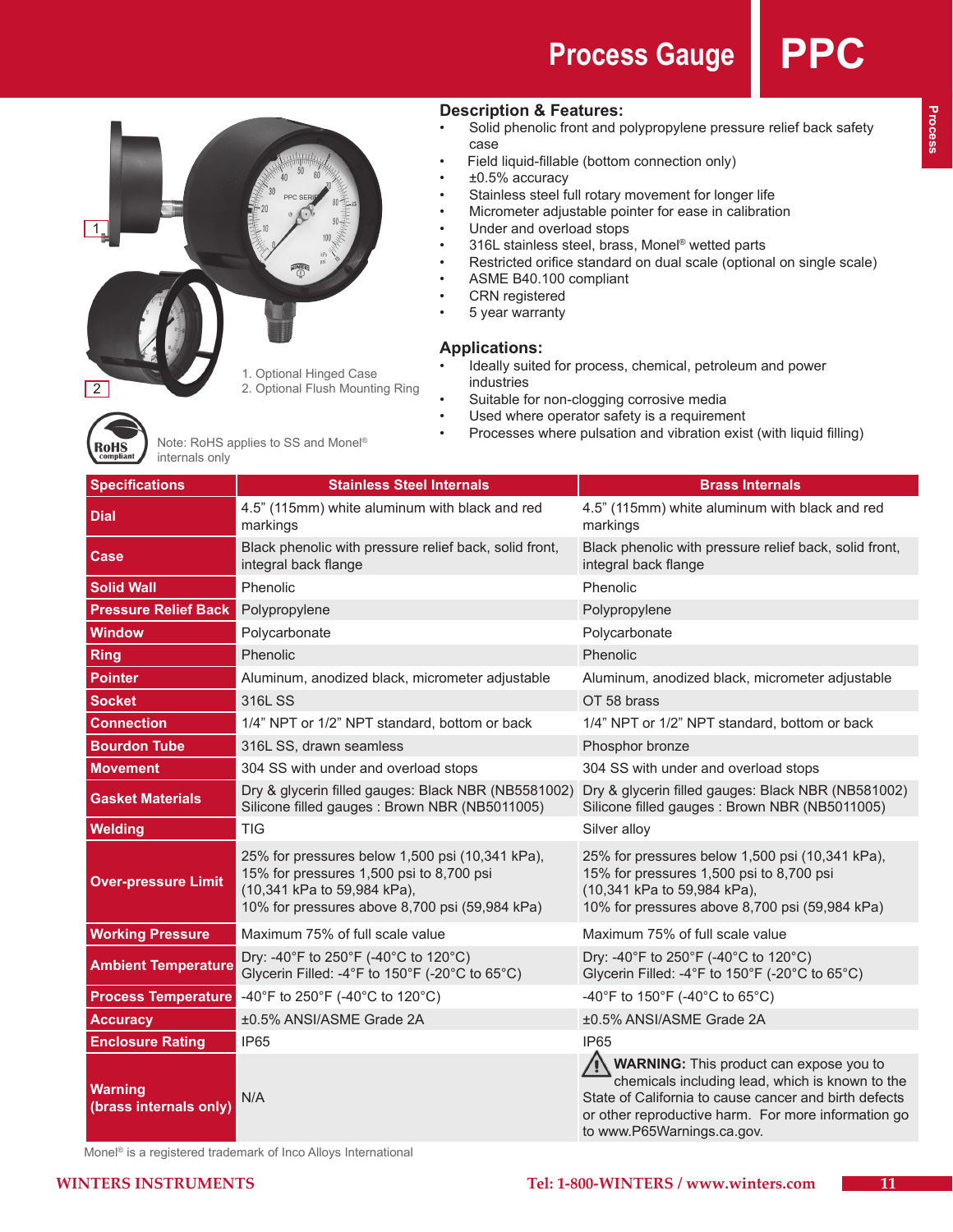# **Single Scale Order Codes (products in bold are normally stock in North America)**

| Connection          | <u> 1/4" Bottom  </u> |           |                  | 1/4" Back (LB)   $1/2$ " Bottom   $1/2$ " Back (LB) |                                                                            |
|---------------------|-----------------------|-----------|------------------|-----------------------------------------------------|----------------------------------------------------------------------------|
| <b>Socket, Tube</b> |                       |           | SS               |                                                     |                                                                            |
| 30" Hg Vac          | PPC5040R1             | PPC5340R1 | PPC5060R1        | PPC5460R1                                           |                                                                            |
| 30"/0/15 psi        | PPC5130R1             | PPC5330R1 | PPC5140R1        | PPC5440R1                                           |                                                                            |
| 30"/0/30 psi        | PPC5131R1             | PPC5331R1 | PPC5141R1        | PPC5441R1                                           |                                                                            |
| 30"/0/60 psi        | PPC5132R1             | PPC5332R1 | PPC5142R1        | PPC5442R1                                           |                                                                            |
| 30"/0/100 psi       | PPC5133R1             | PPC5333R1 | PPC5143R1        | PPC5443R1                                           |                                                                            |
| 30"/0/160 psi       | PPC5134R1             | PPC5334R1 | PPC5144R1        | PPC5444R1                                           |                                                                            |
| 30"/0/200 psi       | PPC5135R1             | PPC5335R1 | PPC5145R1        | PPC5445R1                                           |                                                                            |
| 30"/0/300 psi       | PPC5136R1             | PPC5336R1 | PPC5146R1        | PPC5446R1                                           |                                                                            |
| $0/15$ psi          | PPC5041R1             | PPC5341R1 | PPC5061R1        | PPC5461R1                                           |                                                                            |
| $0/30$ psi          | PPC5042R1             | PPC5342R1 | <b>PPC5062R1</b> | PPC5462R1                                           |                                                                            |
| $0/60$ psi          | PPC5043R1             | PPC5343R1 | <b>PPC5063R1</b> | PPC5463R1                                           |                                                                            |
| $0/100$ psi         | <b>PPC5044R1</b>      | PPC5344R1 | <b>PPC5064R1</b> | PPC5464R1                                           | Note: Restrictor screws are not standard on single                         |
| $0/160$ psi         | PPC5045R1             | PPC5345R1 | <b>PPC5065R1</b> | PPC5465R1                                           | scale gauges                                                               |
| $0/200$ psi         | PPC5046R1             | PPC5346R1 | <b>PPC5066R1</b> | PPC5466R1                                           |                                                                            |
| $0/300$ psi         | PPC5047R1             | PPC5347R1 | <b>PPC5067R1</b> | PPC5467R1                                           | Other ranges and connection sizes available upon                           |
| $0/400$ psi         | PPC5048R1             | PPC5348R1 | PPC5068R1        | PPC5468R1                                           | request. For scale change, refer to How to Order<br>Guide for scale codes. |
| 0/600 psi           | PPC5049R1             | PPC5349R1 | <b>PPC5069R1</b> | PPC5469R1                                           |                                                                            |
| 0/800 psi           | PPC5058R1             | PPC5358R1 | PPC5078R1        | PPC5478R1                                           | <b>Option suffix:</b>                                                      |
| $0/1,000$ psi       | PPC5050R1             | PPC5350R1 | PPC5070R1        | PPC5470R1                                           | FMR = Flush mounting ring                                                  |
| $0/1,500$ psi       | PPC5051R1             | PPC5351R1 | PPC5071R1        | PPC5471R1                                           | G = Glycerin (bottom connection only)                                      |
| $0/2,000$ psi       | PPC5052R1             | PPC5352R1 | PPC5072R1        | PPC5472R1                                           | HCSF = Solid front hinged case (back connection only)                      |
| $0/3,000$ psi       | PPC5053R1             | PPC5353R1 | PPC5073R1        | PPC5473R1                                           | $MAXI45 = 4.5"$ (115mm) Maxi pointer                                       |
| $0/5,000$ psi       | PPC5054R1             | PPC5354R1 | PPC5074R1        | PPC5474R1                                           | $MS = Monel^{\circledcirc}$ tube and socket                                |
| $0/6,000$ psi       | PPC5199R1             |           | PPC5178R1        |                                                     | REST = Restrictor Screw (psi only)                                         |
| 0/10,000 psi        | PPC5055R1             | PPC5355R1 | PPC5075R1        | PPC5475R1                                           | $SG-45 = Safety glass$                                                     |
| 0/15,000 psi        | PPC5056R1             | PPC5356R1 | PPC5076R1        | PPC5476R1                                           | SF45 = Silicone fill (bottom connection only)                              |
| 0/20,000 psi        | PPC5057R1             | PPC5357R1 | PPC5077R1        | PPC5477R1                                           | For Win <b>BRIGHT</b> dial options refer to Custom Dials                   |

## **Dual Scale Order Codes (products in bold are normally stock in North America)**

| <b>Connection</b>   | 1/4" Bottom              | 1/4" Back<br>(LB)        | 1/4" Bottom    | 1/4" Back<br>(LB) | 1/2" Bottom              | 1/2" Back<br>(LB) | 1/2" Bottom    | 1/2" Back<br>(LB) |
|---------------------|--------------------------|--------------------------|----------------|-------------------|--------------------------|-------------------|----------------|-------------------|
| <b>Socket, Tube</b> | <b>Brass</b>             |                          | <b>SS</b>      |                   | <b>Brass</b>             |                   | SS             |                   |
| 30" Hg Vac/kPa      | PPC5080                  | PPC5280                  | PPC5040        | <b>PPC5340</b>    | $\overline{a}$           |                   | PPC5060        | PPC5460           |
| 30"/0/15 psi/kPa    | <b>PPC5120</b>           | PPC5220                  | PPC5130        | PPC5330           |                          |                   | PPC5140        | PPC5440           |
| 30"/0/30 psi/kPa    | PPC5121                  | <b>PPC5221</b>           | PPC5131        | PPC5331           |                          |                   | PPC5141        | <b>PPC5441</b>    |
| 30"/0/60 psi/kPa    | PPC5122                  | <b>PPC5222</b>           | PPC5132        | PPC5332           | $\overline{a}$           |                   | <b>PPC5142</b> | <b>PPC5442</b>    |
| 30"/0/100 psi/kPa   | PPC5123                  | <b>PPC5223</b>           | PPC5133        | PPC5333           |                          |                   | PPC5143        | <b>PPC5443</b>    |
| 30"/0/160 psi/kPa   | PPC5124                  | <b>PPC5224</b>           | PPC5134        | PPC5334           | $\overline{\phantom{a}}$ |                   | <b>PPC5144</b> | <b>PPC5444</b>    |
| 30"/0/200 psi/kPa   | PPC5125                  | <b>PPC5225</b>           | PPC5135        | PPC5335           |                          |                   | <b>PPC5145</b> | <b>PPC5445</b>    |
| 30"/0/300 psi/kPa   | PPC5126                  | <b>PPC5226</b>           | PPC5136        | PPC5336           |                          |                   | PPC5146        | <b>PPC5446</b>    |
| 0/15 psi/kPa        | <b>PPC5081</b>           | <b>PPC5281</b>           | PPC5041        | PPC5341           |                          |                   | PPC5061        | <b>PPC5461</b>    |
| 0/30 psi/kPa        | PPC5082                  | <b>PPC5282</b>           | <b>PPC5042</b> | PPC5342           |                          |                   | <b>PPC5062</b> | PPC5462           |
| 0/60 psi/kPa        | PPC5083                  | PPC5283                  | PPC5043        | PPC5343           | $\overline{\phantom{a}}$ |                   | <b>PPC5063</b> | PPC5463           |
| 0/100 psi/kPa       | <b>PPC5084</b>           | <b>PPC5284</b>           | <b>PPC5044</b> | <b>PPC5344</b>    |                          |                   | <b>PPC5064</b> | <b>PPC5464</b>    |
| 0/160 psi/kPa       | <b>PPC5085</b>           | <b>PPC5285</b>           | <b>PPC5045</b> | PPC5345           |                          |                   | <b>PPC5065</b> | PPC5465           |
| 0/200 psi/kPa       | <b>PPC5086</b>           | <b>PPC5286</b>           | <b>PPC5046</b> | PPC5346           |                          |                   | <b>PPC5066</b> | <b>PPC5466</b>    |
| 0/300 psi/kPa       | <b>PPC5087</b>           | <b>PPC5287</b>           | PPC5047        | <b>PPC5347</b>    |                          |                   | <b>PPC5067</b> | <b>PPC5467</b>    |
| 0/400 psi/kPa       | PPC5088                  | <b>PPC5288</b>           | <b>PPC5048</b> | <b>PPC5348</b>    |                          |                   | PPC5068        | PPC5468           |
| 0/600 psi/kPa       | <b>PPC5089</b>           | <b>PPC5289</b>           | PPC5049        | PPC5349           |                          |                   | <b>PPC5069</b> | PPC5469           |
| 0/800 psi/kPa       | PPC5099                  | PPC5299                  | PPC5058        | PPC5358           | <b>PPC5188</b>           | <b>PPC5198</b>    | PPC5078        | <b>PPC5478</b>    |
| 0/1,000 psi/kPa     | PPC5098                  | <b>PPC5298</b>           | PPC5050        | PPC5350           | PPC5090                  | <b>PPC5290</b>    | <b>PPC5070</b> | <b>PPC5470</b>    |
| 0/1,500 psi/kPa     |                          |                          | PPC5051        | PPC5351           | PPC5091                  | PPC5291           | PPC5071        | PPC5471           |
| 0/2,000 psi/kPa     |                          |                          | <b>PPC5052</b> | PPC5352           | PPC5092                  | <b>PPC5292</b>    | <b>PPC5072</b> | <b>PPC5472</b>    |
| 0/3,000 psi/kPa     |                          |                          | PPC5053        | PPC5353           | PPC5093                  | PPC5293           | PPC5073        | PPC5473           |
| 0/5,000 psi/kPa     |                          |                          | <b>PPC5054</b> | PPC5354           | PPC5094                  | <b>PPC5294</b>    | <b>PPC5074</b> | <b>PPC5474</b>    |
| 0/6,000 psi/kPa     | PPC5199                  |                          | <b>PPC5158</b> |                   | <b>PPC5398</b>           |                   | <b>PPC5178</b> |                   |
| 0/10,000 psi/kPa    |                          |                          | PPC5055        | <b>PPC5355</b>    | PPC5095                  | <b>PPC5295</b>    | <b>PPC5075</b> | <b>PPC5475</b>    |
| 0/15,000 psi/kPa    |                          |                          | PPC5056        | <b>PPC5356</b>    | PPC5096                  | PPC5296           | PPC5076        | <b>PPC5476</b>    |
| 0/20,000 psi/kPa    | $\overline{\phantom{a}}$ | $\overline{\phantom{a}}$ | PPC5057        | PPC5357           | PPC5097                  | <b>PPC5297</b>    | <b>PPC5077</b> | <b>PPC5477</b>    |



**12 Tel: 1-800-WINTERS / www.winters.com WINTERS INSTRUMENTS**